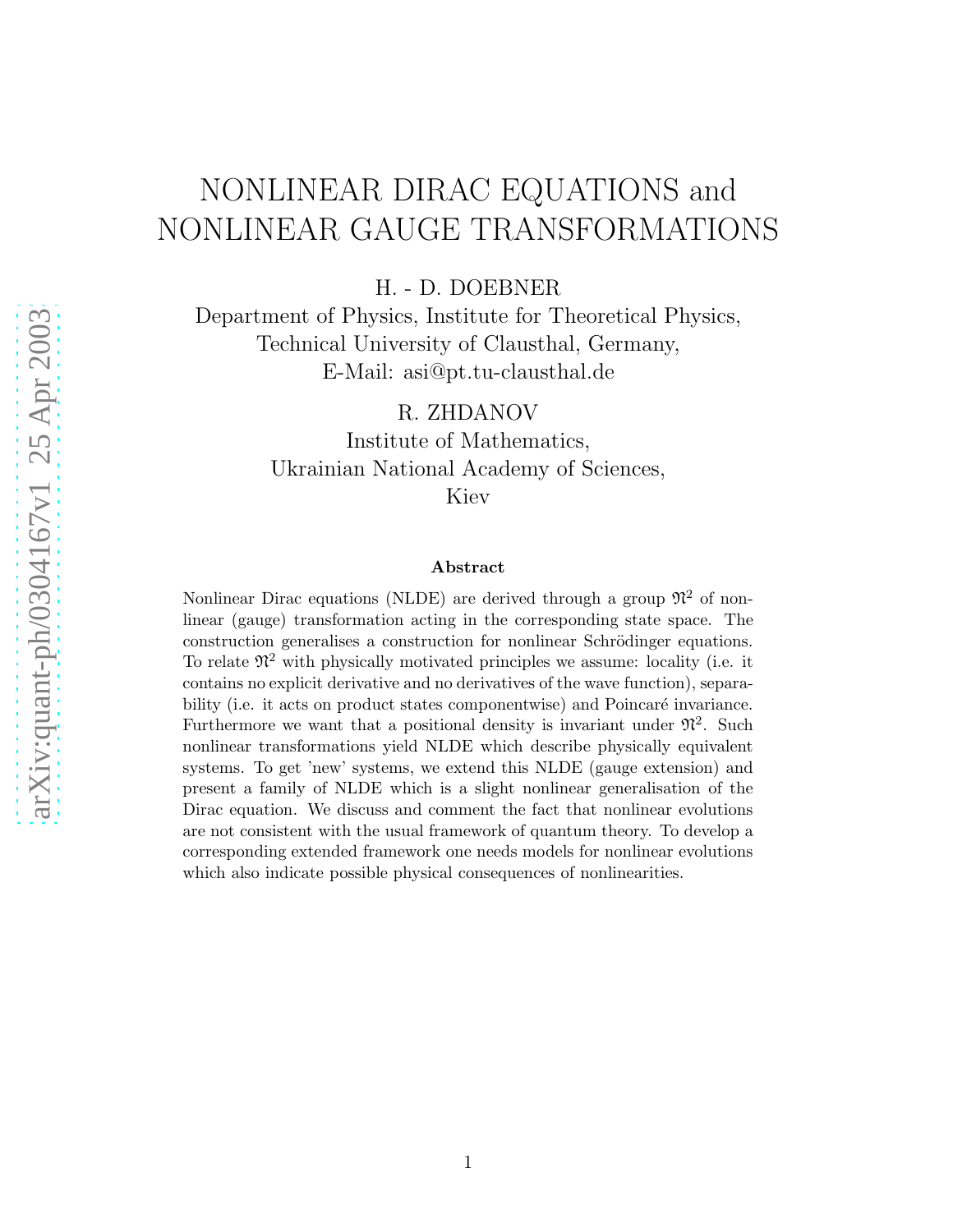### <span id="page-1-0"></span>1 INTRODUCTION

There is some recent interest in fundamental nonlinear quantum mechanical evolution equations. Different proposals for (non relativistic) nonlinear Schrödinger equations (NLSE) are known: Some of them are physically plausible modifications of the linear equation (LSE)  $[1]-[4]$  $[1]-[4]$ ; others are based on some first principles (non relativistic quantum mechanics) [\[5\]](#page-13-2)–[\[8\]](#page-13-3). It is known  $[7]-[11]$  $[7]-[11]$  (see [\[12\]](#page-13-6) for a short review) that nonlinear evolutions are not consistent with the usual (linear) quantum mechanical framework. For an interpretation and application of NLSE a corresponding extension of this framework is needed [\[11,](#page-13-5) [13\]](#page-13-7). If this extension allows to show in approximation, e.g., with a nonlinear evolution equation, that a nonlinearity yields measurable effects, one can decide whether a deviation from the linear prediction can be viewed as an information on a nonlinear extension of quantum mechanics  $[16]$ – $[17]$ .

The recent results refer to non relativistic Schrödinger equations. A generalisation to relativistic Dirac equations is possible. One can use the method [\[7,](#page-13-4) [8\]](#page-13-3) of nonlinear transformations in the state space; they are assumed to be consistent with first principles: Locality and separability condition, Poincar´e invariance and a notion for an equivalent description of quantum systems. We present such a generalisation with a step-by-step construction (see a detailed review [\[18\]](#page-14-2)). A family of nonlinear Dirac equations (NLDE) is obtained which is 'near' or 'similar' equivalent to those families which are equivalent to linear ones.

We explain our construction in section 2. Families of nonlinear transformations are constructed in section 3 with the resulting NLDE and their extensions. Section 4 contains concluding remarks.

## 2 A METHOD TO CONSTRUCT NONLINEAR DIRAC EQUATIONS (NLDE)

Consider the function space  $\mathcal{G}_4 = C^1(\mathbb{C}^4, \mathbb{C})$  on Minkowski space-time, i.e. complex (column) vector valued functions  $\psi$  with components  $\psi_i = \psi_i(x_0, \ldots, x_3), j =$ 0, 1, 2, 3; define  $\bar{\psi} = \psi^* \gamma_0$ . The Hilbert space of a 1-particle Dirac system is denoted as  $\mathcal{H}_D^1$ ; use  $\tilde{\mathcal{G}}_4 = \mathcal{G}_4 \cap \mathcal{H}_D^1$  for an interpretation of the later results. The evolution is given through a family  $\mathcal{F}_0$  of linear Dirac operators and equations (parameter  $m \geq 0$ 

$$
\mathbb{D}_D = (\gamma_\mu p^\mu - m), \ \mathbb{D}_D \psi = 0 \text{ with } p^\mu = i \frac{\partial}{\partial x^\mu} \text{ on } \tilde{G}_4. \tag{1}
$$

Consider a group  $\mathfrak N$  of invertible (in general nonlinear) transformations N acting on  $\mathcal{G}_4$  or  $\tilde{\mathcal{G}}_4$ 

$$
N: \psi \mapsto N\psi.
$$

The N may depend on  $\psi$  (and  $\bar{\psi}$ ), derivatives of  $\psi$ ,  $\bar{\psi}$  and explicitly on  $\partial_{\mu}$  and  $x_{\mu}$ .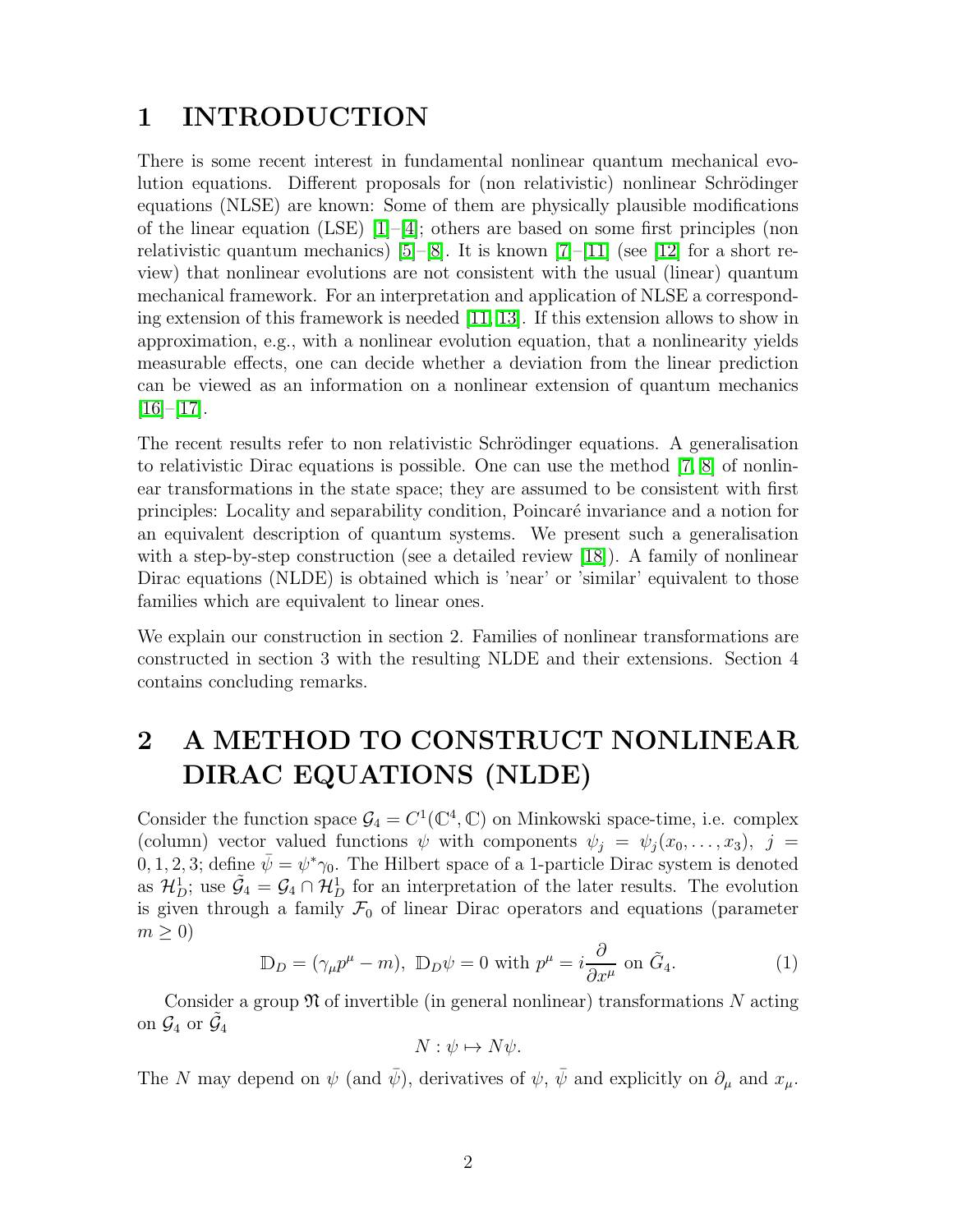If  $\psi$  is a solution of  $\mathbb{D}_D \psi = 0$  then  $\psi' = N^{-1} \psi$  is a solution of

$$
\mathbb{D}_D^N \psi' = 0 \text{ with } \mathbb{D}_D^N = \mathbb{D}_D N.
$$

 $\mathbb{D}_{D}^{N}$  is a (linearisable) nonlinear Dirac operator.

Our construction of a physical acceptable nonlinear Dirac operator starts with the group  $\mathfrak{N}$ . As mentioned (section [1\)](#page-1-0) we select subgroups of  $\mathfrak{N}$  which are consistent with plausible additional requirements ('first principles') in step 1 - 4. In step 5 we extend the obtained families of NLDE to families not equivalent to  $\mathcal{F}_0$ .

#### STEP 1 (Locality):

The Dirac operator  $\mathbb{D}_S$  is a first order PDO. We want the same for  $\mathbb{D}_{S}^N$ . This implies a locality condition: N does not depend on derivatives of  $\psi$ ,  $\psi$  and not explicitly on  $\partial_{\mu}$ . For later invariance properties (step 4) it is reasonable to assume that also an explicit dependence of  $x_\mu$  (and functions of  $x_\mu$ ) will not appear. Hence one has

$$
N\psi = N(\psi)\psi = (N_0(\psi)\psi_0, \dots, N_3(\psi)\psi_3)^{\top}.
$$
 (2)

<span id="page-2-0"></span>It is convenient to use also  $N\psi \equiv N[\psi] \equiv N(\psi)\psi$ . The set of transformations [\(2\)](#page-2-0) is a group  $\mathfrak{N}^l \subset \mathfrak{N}$ ; the  $N(\psi)$  act on  $\mathcal{G}_4$  as matrix valued multiplication operators.

### STEP 2 (Separability)

Quantum theory describes not only 1-particle systems but necessarily also systems build from  $n$  particles. The corresponding  $n$ -particle Hilbert space is - following first principles - a product space of 1-particle spaces; it is spanned through the linear completition of a set of product wave functions

$$
\mathcal{P}^{(n)} = \{ \psi^1 \otimes \cdots \otimes \psi^n \mid \psi^i \in \mathcal{H}_D^1, i = 1, \ldots, n \}.
$$

To extend linear operators  $A \equiv A^{(1)}$  on  $\mathcal{H}_D^1$  to (linear) operators  $A^{(n)}$  on  $\mathcal{H}_D^n$ one defines first an action on  $\mathcal{P}^{(n)}$ ,

$$
\mathbb{A}^{(n)}(\psi^1 \otimes \cdots \otimes \psi^n) = \mathbb{A} \psi^1 \otimes \cdots \mathbb{A} \psi^n.
$$

This definition extends uniquely by linear completion from  $\mathcal{P}^{(n)}$  to  $\mathcal{H}_{D}^{n}$  (or a dense set in  $\mathcal{H}_D^n$ ). For the nonlinear operators - like those considered here this construction for n-particle operators from 1-particle ones is not possible. To have a property of  $N^{(n)}$  which is at least partly consistent with the linear theory we assume that N acting on  $\mathcal{H}_{D}^{1}$  extend to the set  $\mathcal{P}^{(n)}$  as

$$
N^{(n)}(\psi^1 \otimes \cdots \otimes \psi^n) = N\psi^1 \otimes \cdots \otimes N\psi^n, \tag{3}
$$

<span id="page-2-1"></span>which is a (weak) separation property for  $N$ . The set of  $N$  with [\(3\)](#page-2-1) forms a subgroup  $\mathfrak{N}^s$  of  $\mathfrak{N}$ . Note that one needs additional information (see e.g. [\[11\]](#page-13-5)) to extend  $N^{(n)}$  from  $\mathcal{P}^{(n)}$  to  $\mathcal{H}_{D}^{n}$ . This above construction yields evolution equations for 1-particle systems only.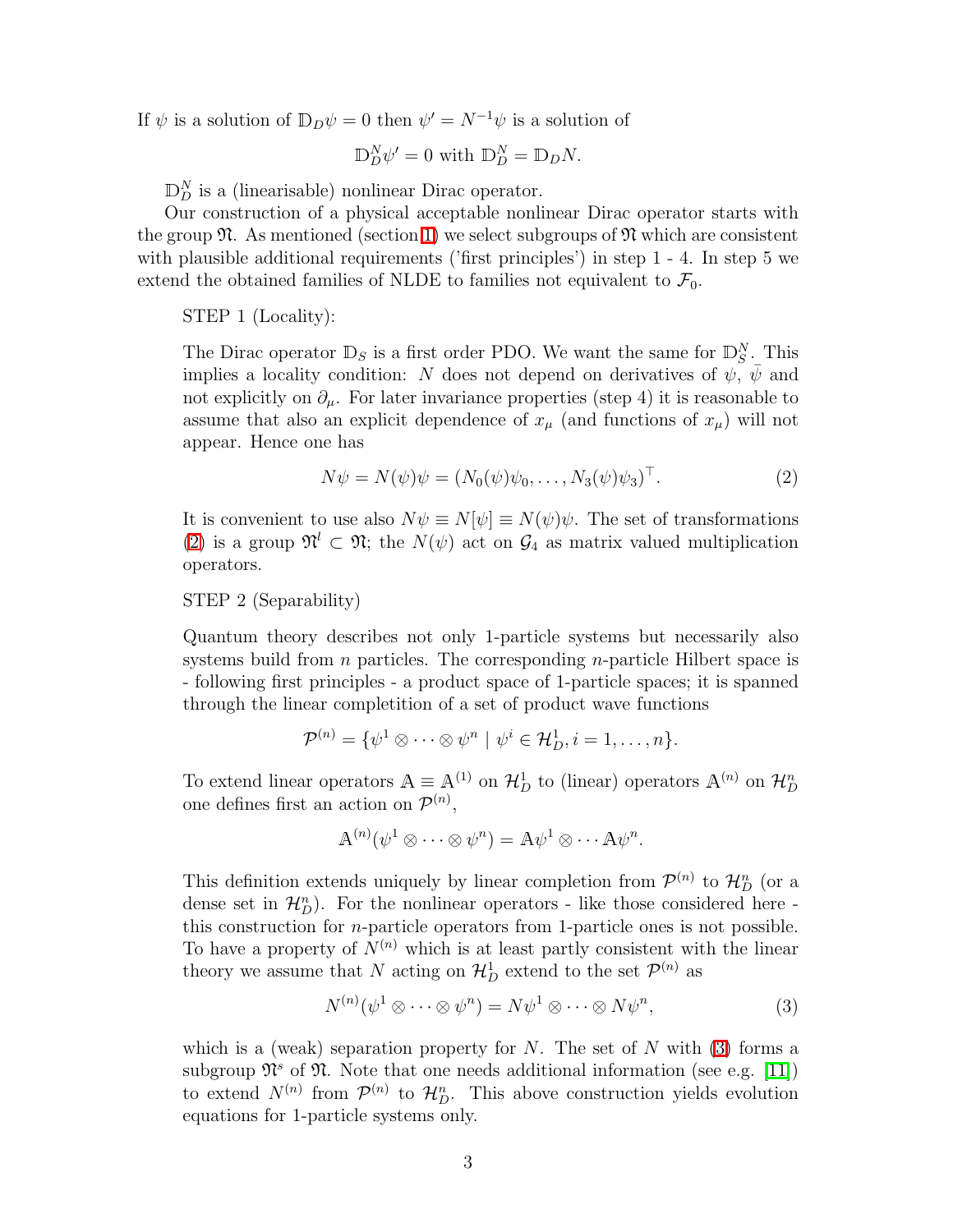#### STEP 3 (Poincaré Invariance)

The Dirac Operator  $\mathbb{D}_D$  in  $\mathcal{H}_D^1$  behaves under the inhomogeneous Lorentz group with a spin  $\frac{1}{2}$  representation U in  $\mathcal{H}_D^1$ . This invariance is a principal property of the Dirac system. However, for the transformed operator  $\mathbb{D}_{D}^{N}$  this property may be lost. Therefore one has to guarantee it through an assumption on  $N$ . For this we use the following information: The generators of  $U$  are

$$
\mathbb{P}_{\mu} = p_{\mu}; \quad J_{\mu\nu} = x_{\mu}p_{\nu} - x_{\nu}p_{\mu} + \frac{i}{2}(\gamma_{\mu}\gamma_{\nu} - \gamma_{\nu}\gamma_{\mu}).
$$

<span id="page-3-0"></span>N is a function of  $\psi$  (step 1). This leads easily to a condition

$$
N(U\psi) = UN(\psi) \text{ with } U = \exp \sum_{\mu,\nu=0,\mu \neq \nu}^{3} \alpha_{\mu\nu} \gamma_{\mu} \gamma_{\nu}, \tag{4}
$$

which implies Poincaré invariance of  $\mathbb{D}_{D}^{N}$ . The set of local tranformations in  $\mathfrak{N}^{l}$ with condition [\(4\)](#page-3-0) form a group  $\mathfrak{N}^{l,P}$ .

#### STEP 4 (Equivalence)

In non relativistic quantum mechanics (e.g., in  $\mathbb{R}^3_x$ ) one can argue that the positional density  $\rho(x, t)$  for all x and t is a fundamental observable of a system in the sense that all observables can be calculated from the information encoded in  $\rho(x,t)$ . This density is connected to (pure) states  $\varphi$  through  $\varphi^*\varphi$ . and was called utility function in  $[18]$ . For transformations N with an invariant utility function

<span id="page-3-1"></span>
$$
N[\varphi]^* N[\varphi] = \varphi^* \varphi,\tag{5}
$$

the positional densities [\(5\)](#page-3-1) for  $\varphi$  and for  $N^{-1}\varphi$  are equal. This implies a notion of equivalence. [\(5\)](#page-3-1) is an equivalence condition. Wave functions  $\psi$  which evolve with a Schrödinger operator

$$
\mathbb{D}_S = i\partial_t - H
$$

(H a Hamiltonian) and a transformed wave function  $N^{-1}\varphi$  with Schrödinger operator (which may be nonlinear)  $\mathbb{D}_S N$  describe the same physics; they are equivalent. Linear  $N[\varphi]$ , i.e.  $N[\varphi] = \exp i a(\vec{x}, t)\varphi$  are usual gauge transformations. It is reasonable to denote general  $N$  in the following as nonlinear gauge transformations [\[7,](#page-13-4) [8\]](#page-13-3).

In the relativistic Dirac case a corresponding argument is used. Here the utility function with a physically reasonable density  $\rho$  is

<span id="page-3-3"></span>
$$
F_{\rho} = \psi^{\dagger} \psi. \tag{6}
$$

with  $\psi^{\dagger} = (\psi_0^*, \ldots, \psi_3^*)$ . Dirac systems related through N are equivalent if N leaves  $F_{\rho}$  invariant, i.e.

<span id="page-3-2"></span>
$$
N[\psi]^{\dagger} N[\psi] = \psi^{\dagger} \psi. \tag{7}
$$

Transformations  $N \in \mathfrak{N}^l$  with [\(7\)](#page-3-2) form a group  $\mathfrak{N}^{l,e}$ .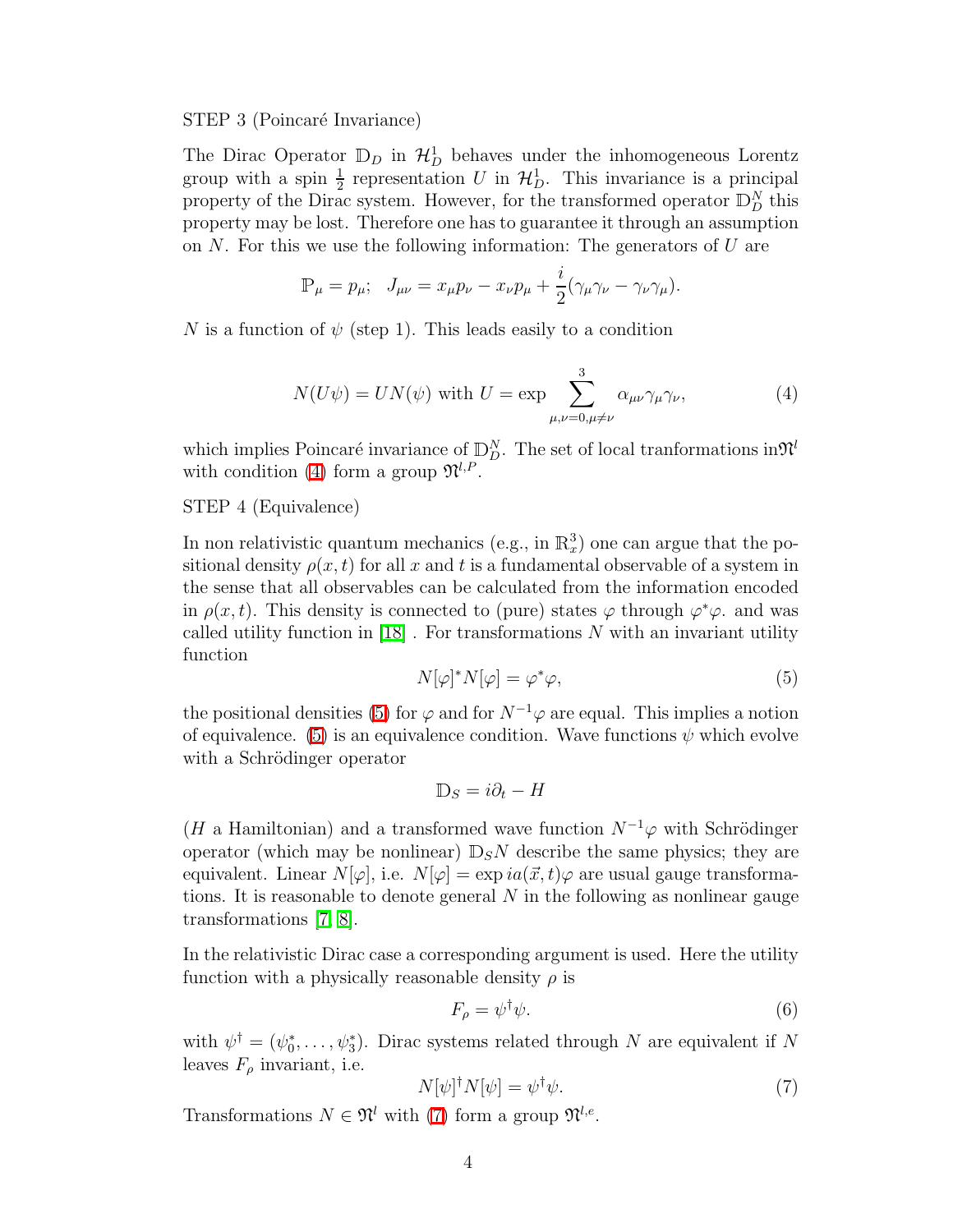STEP 5 (Extension)

The intersection

$$
\mathfrak{N}^{l,s} \cap \mathfrak{N}^{l,P} \cap \mathfrak{N}^{l,e} = \mathfrak{N}^2 \tag{8}
$$

yields a family  $\mathcal{F}_1$  of NLDE which is - because of the invariance of the utility function - equivalent to the linear family  $\mathcal{F}_0$ . With steps 1.-4. one obtains interesting nonlinear reformulations of the linear Dirac equation. However, we are looking for 'new' systems which are 'near' to 'physically equivalent' ones, i.e. in systems which are local, separable and Poincar´e invariant but not equivalent. The following construction leads to such systems through a simple 'extension' of  $\mathcal{F}_1$ : It turns out that  $\mathfrak{N}^2$  is characterised by a real number and through complex functions which are related among themselves but otherwise arbitrary. The evolution equations depend on the relation between these functions. Hence one can 'extend' the family  $\mathfrak{N}^2$  if one breaks this relation, i.e. if one chooses the functions and the number independently. Such a family describes 'new' systems. We remark already here that a general framework to treat spin 1/2 particles with nonlinear evolutions is not (yet) known and a NLDE is not immediately applicable.

### 3 RESULTS OF THE CONSTRUCTION

We explain details of the above step-by-step method and present some obtained NLDE families.

### <span id="page-4-1"></span>3.1 LOCALITY AND SEPARABILITY

In step 1 we motivated the subgroup  $\mathfrak{N}^l$  of nonlinear transformations which are functions of  $\psi$  and which act as  $4 \times 4$  matrices on  $\mathcal{G}_4$ .

<span id="page-4-0"></span>To fulfil the separation property [\(3\)](#page-2-1) in step 2 it is sufficient to discuss the two particle case n=2,

$$
N^{(2)}(\psi^1 \otimes \psi^2) = N\psi^1 \otimes N\psi^2, \quad \psi^i \in \mathcal{H}_D^1, \ i = 1, 2,
$$
\n(9)

i.e. we demand the existence of an n component function  $N^{(2)}$  on such that for N and for any two  $\psi^1$  and  $\psi^2$  relation [\(9\)](#page-4-0) holds. For  $n > 2$  we get corresponding results. To calculate the resulting form of  $N$  use the (non unique) polar decomposition of the components  $\psi_i^k = R_i^k \exp iS_i^k$ ,  $k = 1, 2, i = 0, \ldots, 3$ , express the components of  $N(\psi^k)\psi^k$  in terms of  $R^k, S^k$  with  $R^k = \{R_1^k, \ldots, R_n^k\}, S^k = \{S_1^k, \ldots, S_n^k\}$  and write

$$
N(\psi^k)\psi^k = F(R^k, S^k), \ \ k = 1, 2.
$$

To ensure [\(9\)](#page-4-0) we have to prove the existence of functions  $G_{ij}$  such that

$$
F_i(R^1, S^1)F_j(R^2, S^2) = G_{ij}(\mathcal{R}, \mathcal{S}),
$$
\n(10)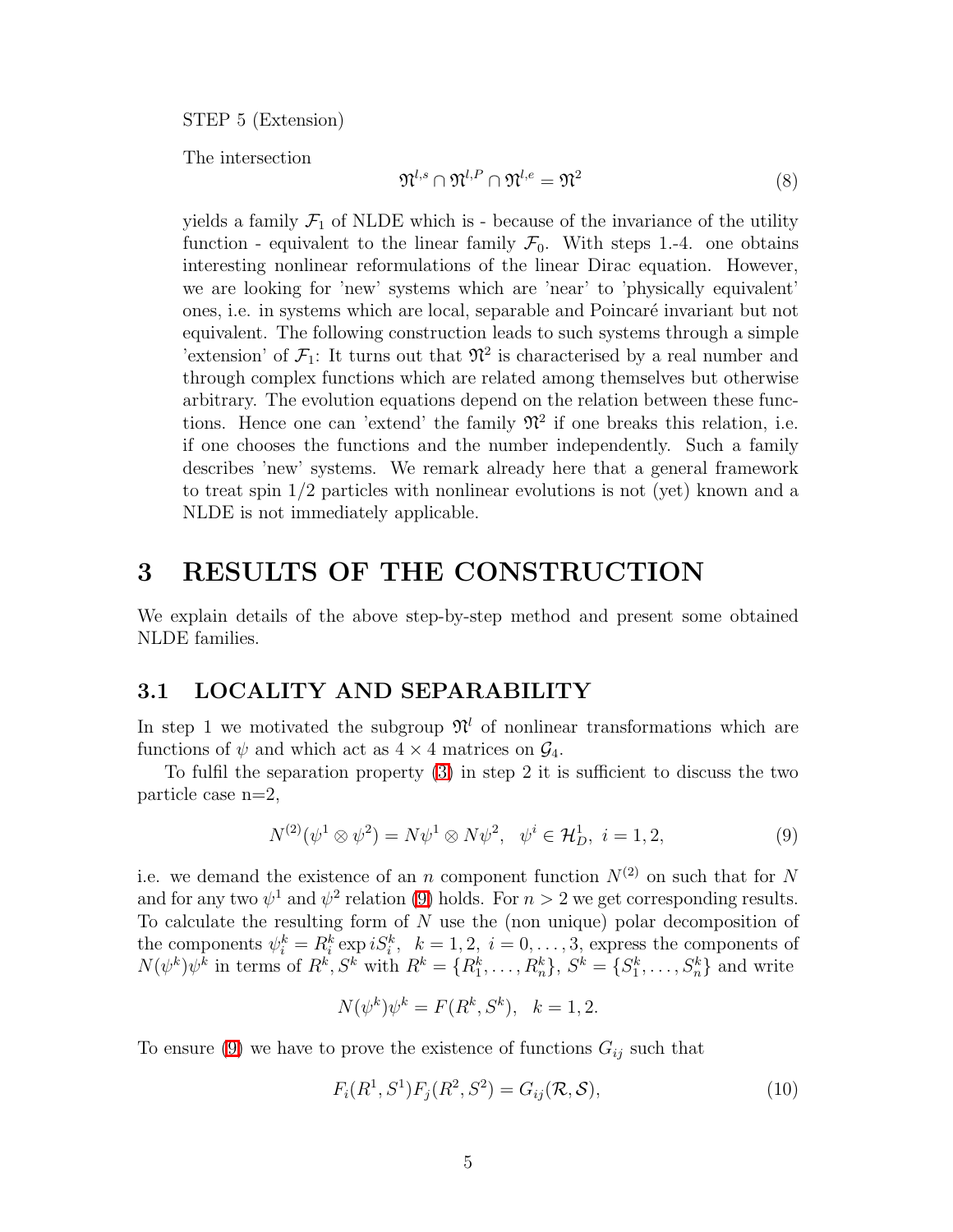where  $R^1, S^1, R^2, S^2$  have 4 components,  $\mathcal{R}, \mathcal{S}$  have the components  $R^1_i R^2_j$  and  $S^1_i + S^2_j$ and  $i, j = 0, \ldots, 3$ . The  $G_{ij}$  are invariant under the following one-parameter groups with real parameters  $\tau$ ,  $\theta$ 

\n- 1. The group of scale transformations on 
$$
\mathcal{R}
$$
,  $R^{1'} = R^1 \exp(\tau)$ ,  $R^{2'} = R^2 \exp(-\tau)$ .
\n- 2. The group of translations on  $\mathcal{S}$ ,  $S^{1'} = S^1 + \theta$ ,  $S^{2'} = S^2 - \theta$ .
\n

which are generated by Lie vector fields

$$
D = \sum_{j=0}^{3} \left( R_j^1 \frac{\partial}{\partial R_j^1} - R_j^2 \frac{\partial}{\partial R_j^2} \right), \text{ and } P = \sum_{j=0}^{3} \left( \frac{\partial}{\partial S_j^1} - \frac{\partial}{\partial S_j^2} \right).
$$

Take the functional equation [\(9\)](#page-4-0) and apply  $D$  and  $P$ ; the right hand side vanishes and yields the following system of differential-functional equations:

$$
(DF_i)F_j + (DF_j)F_i = 0, \quad (PF_i)F_j + (PF_j)F_i = 0,
$$

 $i, j = 0, \ldots, 3$ . Dividing these equations by (non-zero) functions  $F_i F_j$  we represent them as follows:

$$
\frac{1}{F_i} \sum_{k=0}^3 R_k^1 \frac{\partial F_i}{\partial R_k^1} = \frac{1}{F_j} \sum_{k=0}^3 R_k^2 \frac{\partial F_j}{\partial R_k^2},\tag{11}
$$

$$
\frac{1}{F_i} \sum_{k=0}^3 \frac{\partial F_i}{\partial S_k^1} = \frac{1}{F_j} \sum_{k=0}^3 \frac{\partial F_j}{\partial S_k^2}
$$
\n(12)

for  $i, j = 0, \ldots, 3$ . Both sides of the above equations depend on different variables, hence there exist complex parameters a and b such that

<span id="page-5-0"></span>
$$
\sum_{k=0}^{3} R_k \frac{\partial F_i}{\partial R_k} = aF_i,
$$
\n(13)

$$
\sum_{k=0}^{3} \frac{\partial F_i}{\partial S_k} = bF_i \tag{14}
$$

holds for any  $i = 0, \ldots, 3$ .

For  $n > 1$  the general solution of [\(13\)](#page-5-0) can be written in the form

$$
F_i = (R_i)^a H_i \left( \frac{R_1}{R_0}, \dots, \frac{R_3}{R_0}, S_0, \dots, S_3 \right), \quad i = 0, \dots, 3.
$$

with arbitrary smooth complex-valued functions  $H_i$ ; instead of  $\frac{R_j}{R_0}$ ,  $j = 1, 2, 3$ , one can also use  $\frac{R_j}{R_k}$ ,  $j \neq k$ , k fixed,  $k, j = 0, \ldots, 3$ . With [\(13\)](#page-5-0)

$$
\sum_{k=0}^{3} \frac{\partial H_i}{\partial S_k} = b, \quad i = 0, \dots, 3
$$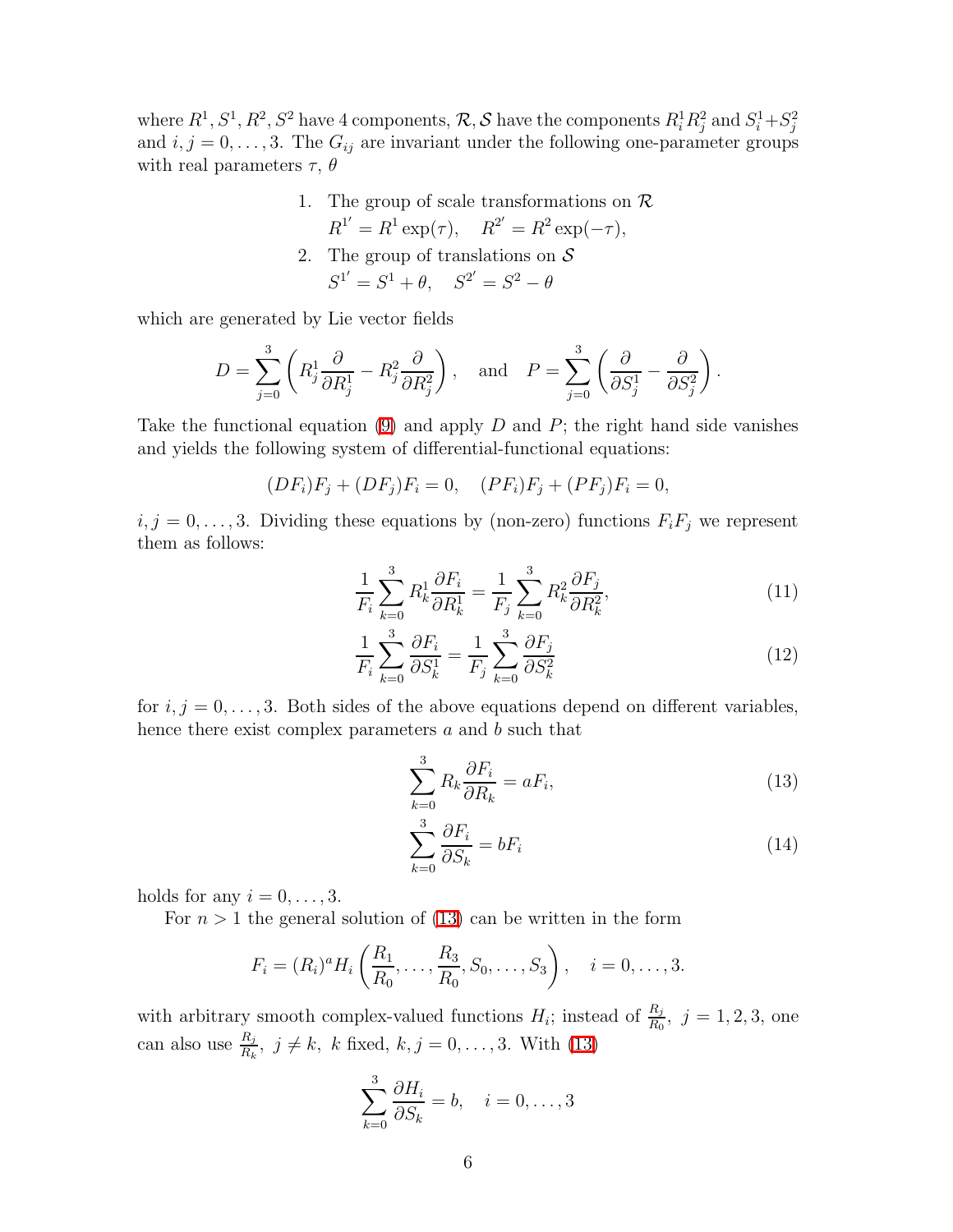holds. Integrating the equations we arrive at the final form<sup>1</sup> for  $F_i$ 

$$
F_i = (R_i)^a \exp(bS_i) G_i \left(\frac{R_1}{R_0}, \dots, \frac{R_3}{R_0}, S_1 - S_0, \dots, S_3 - S_0\right).
$$
 (15)

Here  $G_i$  are arbitrary smooth functions of the indicated variables and  $i = 0, \ldots, 3$ . We suppose that the functions  $H_i$  are well-defined under  $R_3 \to 0$ . This form of N is necessary for the separation condition of  $N^{(n)}$  on  $\mathcal{P}^{(n)}$  for any  $n \geq 2$ . It is also sufficient. For a straightforward proof use the identities for  $n = 2$ 

$$
\frac{R_i^1}{R_n^1} = \frac{R_i^1 R_j^2}{R_n^1 R_j^2}, \quad \frac{R_i^2}{R_n^2} = \frac{R_i^2 R_j^1}{R_n^2 R_j^1},
$$
  
\n
$$
S_i^1 - S_n^1 = (S_i^1 + S_j^2) - (S_n^1 + S_j^2),
$$
  
\n
$$
S_i^2 - S_n^2 = (S_i^2 + S_j^1) - (S_n^2 + S_j^1),
$$

Analogous identities are used for  $n > 2$ . We summarize the result: The general form of a transformation N:

$$
N:\mathcal{G}_4\to \mathcal{G}_4
$$

<span id="page-6-0"></span>which satisfies locality and separation conditions is given through

$$
N_{j[a,b,G]}(\psi) = (R_j)^{a-1} \exp((b-i)S_j)
$$
  
 
$$
\times G_j\left(\frac{R_1}{R_0}, \dots, \frac{R_3}{R_0}, S_1 - S_0, \dots, S_3 - S_0\right),
$$
 (16)

N is labelled by two arbitrary complex parameter a, b and 4 functions  $(G_0, \ldots, G_3) \equiv$ G. The  $G_j$  can be written also in terms of  $\psi, \bar{\psi}$ 

$$
G_j = G_j\left(\frac{\psi_1}{\psi_0}, \dots, \frac{\psi_3}{\psi_0}, \frac{\bar{\psi}_1}{\bar{\psi}_0}, \dots, \frac{\bar{\psi}_3}{\bar{\psi}_0}\right)
$$
(17)

We expect that the transformations [\(16\)](#page-6-0) form a group. Arrange the labelling complex parameters  $a$  and  $b$  in matrix form

$$
K = K(a, b) = \begin{pmatrix} \tilde{a}, & \hat{a} \\ \tilde{b}, & \hat{b} \end{pmatrix}, \quad a = \tilde{a} + i\hat{a}, \quad b = \tilde{b} + i\hat{b}
$$
(18)

and compute the product

$$
N_{[K_1,G_1]} \circ N_{[K_2,G_2]} = N_{[K_3,G_3]},
$$

or, more detailed,

$$
N_{[K_2,G_2]}(N_{[K_1,G_1]}(\psi)\psi)N_{[K_1,G_1]}(\psi)\psi = N_{[K_3,G_3]}(\psi)\psi.
$$
\n(19)

<sup>1</sup>Instead of  $R_k/R_3$ ,  $k = 0, \ldots, 2$  one can use also  $R_k/R_l$ , *l* fixed,  $k = 0, \ldots, 3, k \neq l$ , e.g.,  $l = 0$ .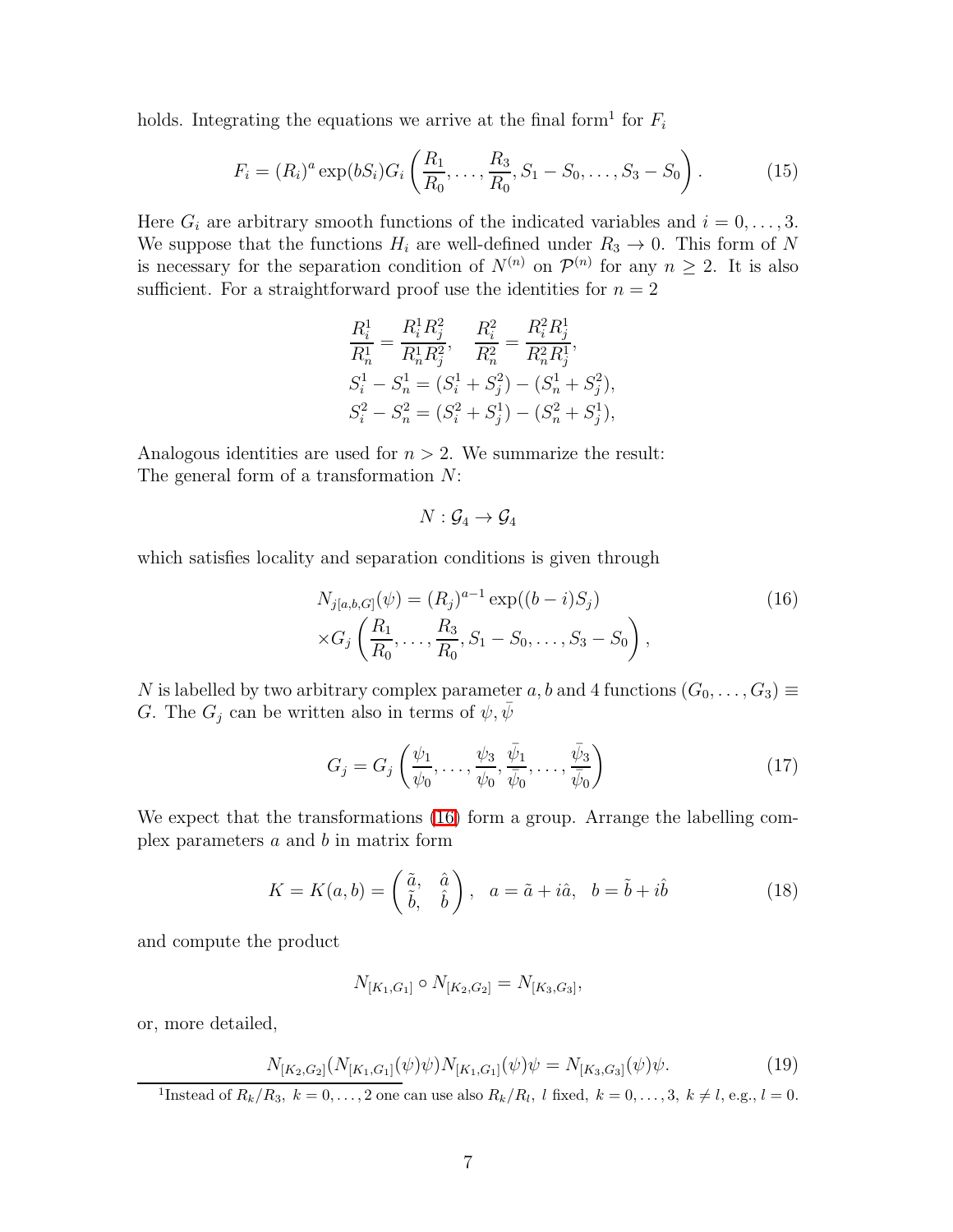The result for  $K_3$  is the matrix product

$$
K_3 = K_2 K_1.
$$

<span id="page-7-3"></span>For the components of  $G_3$  we find

$$
G_{3j} = |G_{1j}|^{a_2} \exp(b_2 \arg G_{1j}) G_{2j}(u_1, \dots, u_3, v_1, \dots, v_3)
$$
\n(20)

the variables of  $G_{1j}$  were given in [\(16\)](#page-6-0); the  $u_l$ ,  $v_l$  in  $G_{2j}$  are  $(l = 1, 2, 3)$ 

$$
u_l = \left(\frac{R_l}{R^0}\right)^{\tilde{a}_1} \exp \tilde{b}_1(S_l - S_0)|G_{1l}||G_{10}|^{-1},
$$
  

$$
v_l = \hat{a}_1 \ln \left(\frac{R_l}{R^0}\right) + \hat{b}_1(S_l - S_0) + \arg(G_{1l} - G_{10})
$$

Hence the transformations [\(16\)](#page-6-0) build a local (infinite parameter) group  $\mathfrak{N}^{l,s}$  for  $|K| \neq 0$  and for appropriate G. The element  $N_{[1,1]}$  is the identity;  $N_{[K,G]}$  is locally invertible in a neighbourhood of the identity; the associativity is respected.

### 3.2 POINCARÉ INVARIANCE

<span id="page-7-0"></span>We gave in [\(4\)](#page-3-0) a condition for  $N \subset \mathfrak{N}^l$  which yields a Poincaré invariant nonlinear Dirac operator. A straightforward evaluation of [\(4\)](#page-3-0) (see [\[19\]](#page-14-3), Theorem 1.2.1; [\[20\]](#page-14-4)), yields the most general form for  $N[\psi]$ ,

$$
N(\psi)\psi = (f_1(\bar{\psi}\psi, \bar{\psi}\gamma_5\psi) + f_2(\bar{\psi}\psi, \bar{\psi}\gamma_5\psi)\gamma_5)\psi.
$$
\n(21)

 $f_1$ ,  $f_2$  are independent complex functions depending on the invariant quantities  $\bar{\psi}\psi \equiv X, \quad \bar{\psi}\gamma_5\psi \equiv Y \ (X \text{ depends on } R_k^2, Y \text{ on } R_iR_k \text{ and } S_i - S_k).$  The result reflects that  $N$  transforms under the Poincaré group like the corresponding scalar and pseudoscalar invariants. The invariant transformations  $N \in \mathfrak{N}^l$  form a group  $\mathfrak{N}^{l,P}.$ 

We are interested now in local, separable and Poincaré invariant  $N$ , i.e., in

$$
\mathfrak{N}^{l,s,P}=\mathfrak{N}^{l,s}\cap\mathfrak{N}^{l,P}.
$$

<span id="page-7-2"></span>The intersection is given ( see [\(16\)](#page-6-0) and [\(21\)](#page-7-0)) through

$$
N_{j[a,b,G]}(\psi)\psi_j = R_j^{a-1} \exp(b-i) S_j G_j(.,.) \psi_j = f_1(X,Y)\psi_j + f_2(X,Y)(\gamma_5 \psi)_j \tag{22}
$$

<span id="page-7-1"></span>e.g. for  $j = 0$  as

$$
R_0^a \exp(b - i) S_0 G_0(.,.) = f_1(X, Y) R_0 + f_2(X, Y) R_2 \exp i(S_2 - S_0).
$$
 (23)

This relates  $G_j(.,.)$  and  $f_1, f_2$ , which depend on  $R_i, S_i$ . Similarly as in section [3.1](#page-4-1) we use groups of translations in  $S$  and of scale transformation on  $\mathcal{R}$ ,

$$
S_j \mapsto S_j + \theta, \quad R_j \mapsto \lambda R_j.
$$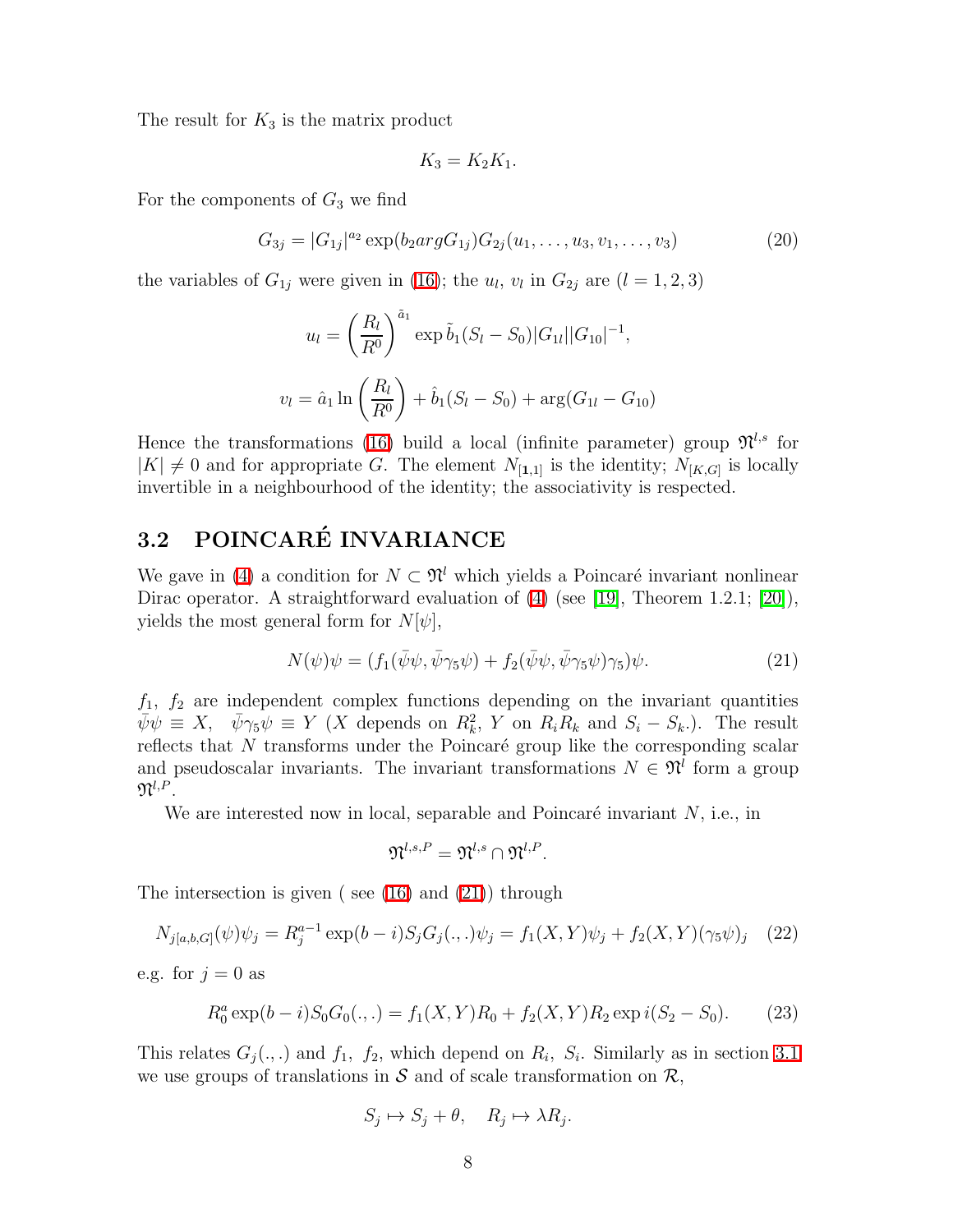The variables in  $G_j(.,.)$  are invariant under both groups; the variables in  $f_1, f_2,$ i.e.  $X$  and  $Y$ , are translation invariant and behave under scale transformation as  $X \mapsto \lambda^2 X$ ,  $Y \mapsto \lambda^2 Y$ . The translations imply for  $j = 0$  (and any j) in [\(23\)](#page-7-1)

<span id="page-8-5"></span>
$$
b = i, \text{ i.e., } \tilde{b} = 0, \quad \hat{b} = 1. \tag{24}
$$

For scale transformations we use in  $f_1, f_2$  instead of X and Y the variables X and  $Z=\frac{X}{Y}$  $\frac{X}{Y}$  (XY  $\neq$  0) and get

$$
R_0^a G_0(.,.) = \lambda^{-a+1} F(\lambda^2 X, \ldots), \quad F(\lambda^2 X, \ldots) = f_1(\lambda^2 X, Z) R_0 + f_2(\lambda^2 X, Z) R_2 \exp i(S_2 - S_0).
$$

<span id="page-8-0"></span>Differentiate this in respect to  $\lambda$  and obtain a differential equation; its solution specify for  $\lambda = 1$  the X and Y dependence of  $f_1$  and  $f_2$ ;

<span id="page-8-2"></span>
$$
f_i(X,Y) = g(X)h_i(Z), \quad g(X) = (\bar{\psi}\psi)^{\frac{a-1}{2}}, \quad h_i(Z) \text{ arbitrary } i = 1, 2. \tag{25}
$$

or with  $X = \bar{\psi}\psi = R_0^2 + R_1^2 - R_2^2 - R_3^2$ 

$$
g(X) = (R_0^2 + R_1^2 - R_2^2 - R_3^2)^{\frac{a-1}{2}}.
$$
\n(26)

<span id="page-8-3"></span>For the relation between  $G_j(\ldots)$  and  $h_1, h_2$  we get

$$
G_j(\ldots) = \left(\frac{R_0^2 + R_1^2 - R_2^2 - R_3^2}{R_j^2}\right)^{\frac{a-1}{2}} (h_1(Z) - ih_2(Z)\frac{R_{J(j)}}{R_j} \exp i(S_{J(j)} - S_j))
$$
 (27)

 $(J \text{ maps } 0 \mapsto 2, 1 \mapsto 3, 2 \mapsto 0, 3 \mapsto 1.$ ) Z depends on  $R_j, S_j$  as  $R_j R_k, S_j - S_k$ .

<span id="page-8-4"></span>Nonlinear transformations [\(22\)](#page-7-2) with [\(25\)](#page-8-0) leads to NLDE which are local, separable and Poincaré invariant. They build a group  $\mathfrak{N}^1 \equiv \mathfrak{N}^{l,s,P}$ ; their elements are labelled through a,  $h_1(Z)$ ,  $h_2(Z)$  and act on  $\mathcal{G}_4$  as

$$
N_{[a,h_1,h_2]}(\psi) \equiv (\bar{\psi}\psi)^{\frac{a-1}{2}} \cdot (h_1(Z) + h_2(Z)\gamma_5). \tag{28}
$$

### 3.3 INVARIANCE OF THE UTILITY FUNCTION

The utility function  $F_{\rho}$  was defined in [\(6\)](#page-3-3) - step 4 - and those N with invariant  $F_{\rho}$ define equivalent systems. This equivalence condition is an additional restriction to the different subgroups of  $\mathfrak{N}$ . We discuss first the case  $\mathfrak{N}^{l,s}$  and specialise the result to  $\mathfrak{N}^1 = \mathfrak{N}^{l,s,P}.$ 

<span id="page-8-1"></span>CASE  $\mathfrak{N}^{l,s}$ : Insert  $N_{j[a,b,G]}(\psi)\psi$  from (16) in the equivalence condition [\(7\)](#page-3-2)

$$
\sum_{k=0}^{3} R_k^{2\tilde{a}} \exp \tilde{b} S_k |G_k|^2 = \sum_{k=0}^{3} R_k^2
$$
 (29)

As in the last section use translations in  $\mathcal S$  and scale transformations in  $\mathcal R$ . Because [\(29\)](#page-8-1) is invariant under both types one gets

$$
\exp 2\tilde{b}\theta \cdot \sum_{k=0}^{3} R_k^{2\tilde{a}} \exp(2\tilde{b}S_k)|G_k|^2 = \sum_{k=0}^{3} R_k^2 \tag{30}
$$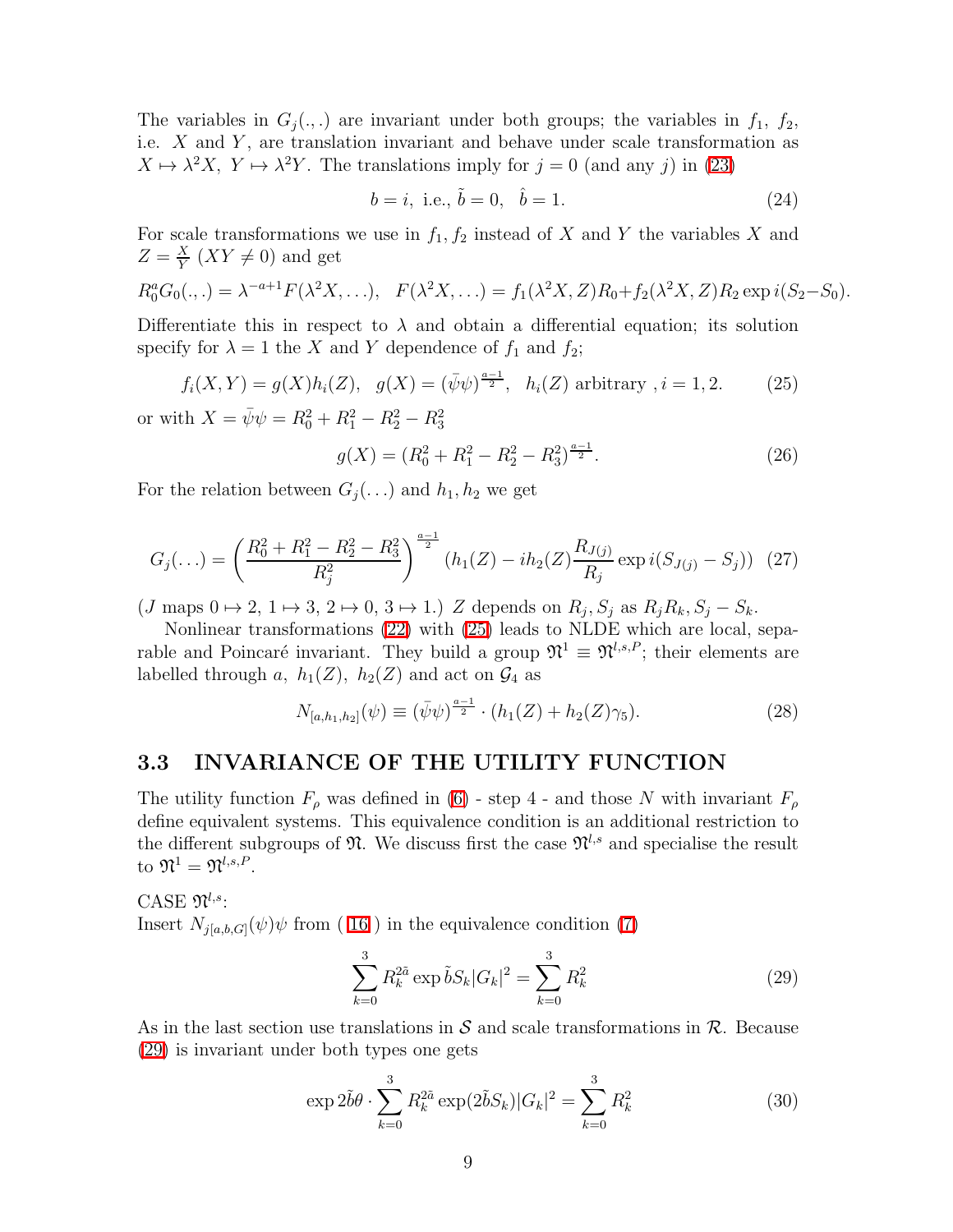$$
\lambda^{2\tilde{a}-2} \cdot \sum_{k=0}^{3} R_k^{2\tilde{a}} \exp(2\tilde{b}S_k)|G_k|^2 = \sum_{k=0}^{3} R_k^2.
$$

From this we have immediately

<span id="page-9-2"></span>
$$
\tilde{a} = 1
$$
,  $\tilde{b} = 0$ ;  $\hat{a}$  and  $\hat{b}$  arbitrary,

and the  $G_k$  are restricted to those  $G'_{k}$  which fulfil

$$
\sum_{k=0}^{3} R_k^2 (|G'_k|^2 - 1) = 0
$$
\n(31)

i.e. the  $G'_{k}$  with  $k = 0, 1, 2, 3$  are not independent.

Hence, a transformation  $N$  which satisfies locality, separation and equivalence conditions is given through

$$
N_{j[K',G']} \psi_j = R_j^{1+i\hat{a}} \exp i\hat{b} S_j G'_j \left( \frac{R_1}{R_0}, \dots, \frac{R_3}{R_0}, S_1 - S_0, \dots, S_3 - S_0 \right)
$$

<span id="page-9-0"></span>with

$$
K' = \begin{pmatrix} 1, & \hat{a} \\ 0, & \hat{b} \end{pmatrix}, \ \hat{a}, \hat{b} \in \mathbb{R} \text{ arbitrary, } \hat{b} \neq 0, \quad \sum_{k=0}^{3} R_k^2 (|G'_k|^2 - 1) = 0. \tag{32}
$$

The restriction in [\(32\)](#page-9-0) from K to K' and from  $G_k$  to  $G'_k$  is enforced through the equivalence condition.

<span id="page-9-1"></span>The transformations  $N_{[k',G']}$  form the group  $\mathfrak{N}^{l,s,e}$ . For  $N_{[k'_3,G'_3]} = N_{[k'_1,G'_1]} \circ N_{[k'_2,G'_2]}$ we find for  $K'_3$ 

$$
K_3' = K_2' K_1' = \begin{pmatrix} 1, & \hat{a}_1 + \hat{a}_2 \hat{b}_1 \\ 0, & \hat{b}_1 \hat{b}_2 \end{pmatrix}
$$
 (33)

and for the  $G'_{3j}$ ,  $j = 0, 1, 2, 3$  the following condition (from [\(20\)](#page-7-3), [\(26\)](#page-8-2), [\(27\)](#page-8-3):

$$
|G'_{3j}|^2 = |G'_{1j}|^2 |G'_{2j}|^2, \quad \sum_{k=0}^3 R_k^2 (|G'_{1k}|^2 |G'_{2k}|^2 - 1) = 0 \tag{34}
$$

with  $G'_{j}$  and its variables from [\(16\)](#page-6-0), [\(20\)](#page-7-3). An explicit form of  $G_{3,j}$  is given in the next example.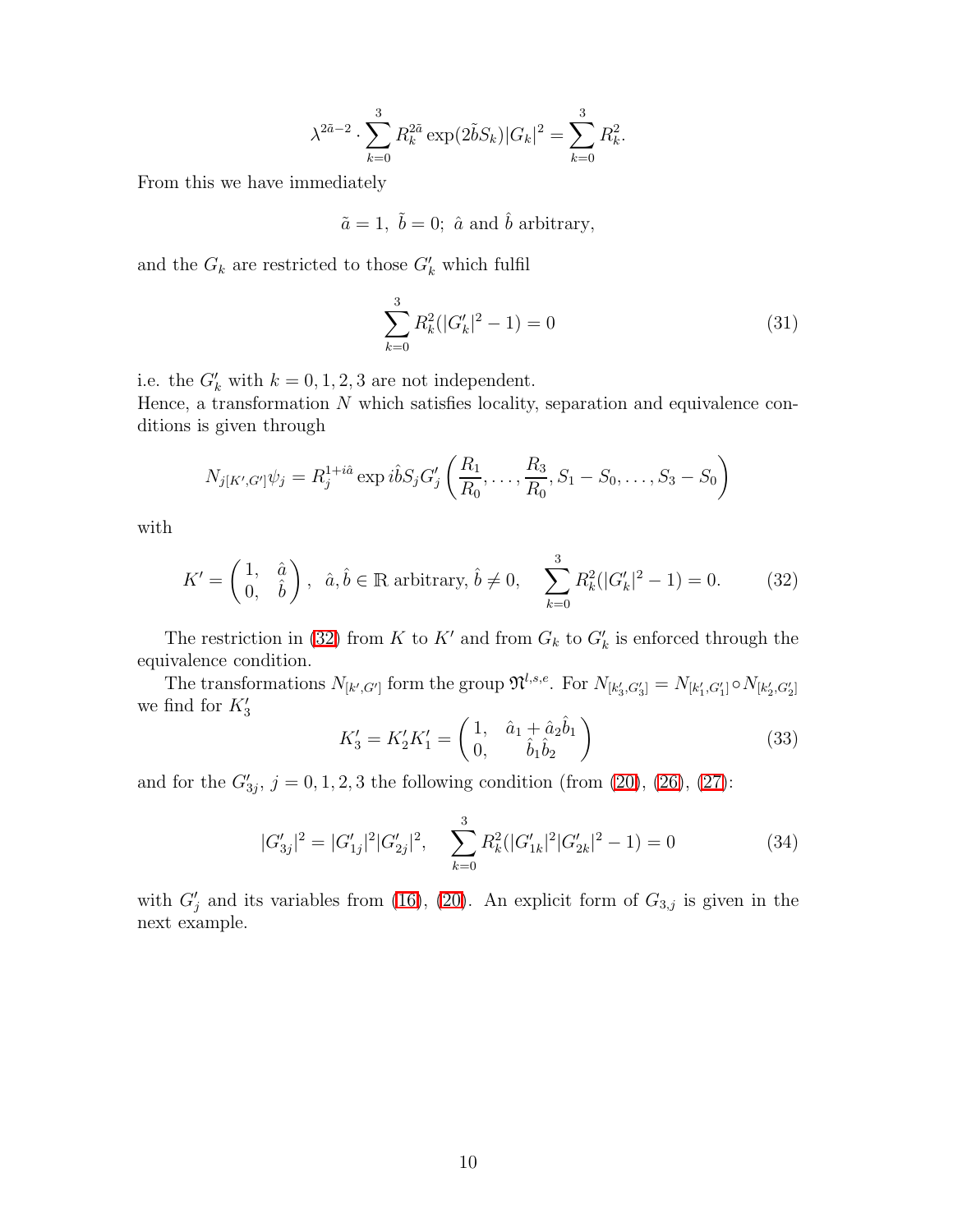Case  $\mathfrak{N}^1 = \mathfrak{N}^{l,s,P}$  :

Local, separable and Poincaré invariant  $N_{[a,h_1,h_2]}$  in [\(28\)](#page-8-4) are special cases of  $N_{[a,b,G]}$ in [\(16\)](#page-6-0). Therefore the equivalence condition [\(7\)](#page-3-2) leads to [\(29\)](#page-8-1) and we have together with the invariance condition  $(24)$ 

<span id="page-10-1"></span>
$$
a = 1 + i\hat{a}, \quad (b = 0). \tag{35}
$$

If we insert  $G'_{j}(.,.)$  from [\(27\)](#page-8-3) in [\(29\)](#page-8-1) we have with [\(33\)](#page-9-1)

$$
\sum_{k=0}^{3} R_k^2 (|h_1(Z) - ih_2(Z)\frac{R_{J(k)}}{R_k} \exp i(S_{J(k)} - S_k)|^2 - 1) = 0.
$$

This is a condition for  $h_i(Z)$ ,  $i = 1, 2$ , which are functions of  $Z = \frac{X}{Y}$  $\frac{X}{Y}$  and implies

$$
|h_1(Z)|^2 + |h_2(Z)|^2 = 1.
$$

<span id="page-10-0"></span>Hence we have

$$
h_1(Z) = \exp i\phi(Z)\cos\rho(Z), \quad h_2(Z) = \exp i\phi(Z)\sin\rho(Z), \tag{36}
$$

with two real functions  $\phi(Z)$ ,  $\rho(Z)$  which label  $N_{[a\phi,\rho]}$  together with a real number  $\hat{a}$ ; they act on  $\mathcal{G}_4$  as

$$
N_{[\hat{a},\phi,\rho]}(\psi)\psi = (\bar{\psi}\psi)^{i\frac{\hat{a}}{2}} \exp i(\cos \rho(Z) + i \sin \rho(Z)\gamma_5)\psi
$$
  

$$
= \exp(i\frac{\hat{a}}{2}\ln(\bar{\psi}\psi) + i\phi(Z) + \rho(Z)\gamma_5)\psi.
$$
 (37)

Again, the  $N_{[\hat{a},\phi,\rho]}$  form a group  $\mathfrak{N}^2 = \mathfrak{N}^{l,s,P,e}$ . The group relation is

$$
N_{[\hat{a}_1,\phi_1,\rho_1]} \circ N_{[\hat{a}_2,\phi_2,\rho_2]} = N_{[\hat{a}_3,\phi_3,\rho_3]}
$$

with

$$
\hat{a}_3 = \hat{a}_1 + \hat{a}_2, \quad \rho_3(z) = \rho_1(z) + \rho_2(\tilde{z}), \quad \tilde{z}(z) = \frac{z \cos 2\rho_1(z) - \sin 2\rho_1(z)}{\cos 2\rho_1(z) + z \sin 2\rho_1(z)},
$$

$$
\phi_3(z) = \frac{\hat{a}_2}{2} \ln \left( \cos 2\rho_1(z) - \frac{1}{z} \sin 2\rho_1(z) \right) + \phi_1(z) + \phi_2(\tilde{z}).
$$

 $|G_{j,3}|^2$  is in this example independent of j and  $|G_{j,3}|^2 = 1$  holds; condition [\(31\)](#page-9-2) is fulfilled.

### 3.4 THE RESULTING NLDE AND THEIR EXTENSIONS

Part of our construction is that invertible N imply for  $N^{-1}\psi$  a nonlinear Dirac operator and equation

$$
(\gamma_{\mu}p^{\mu} - m)N(\psi)\psi = (\gamma_{\mu}p^{\mu} + H(\psi))\psi = 0
$$
\n(38)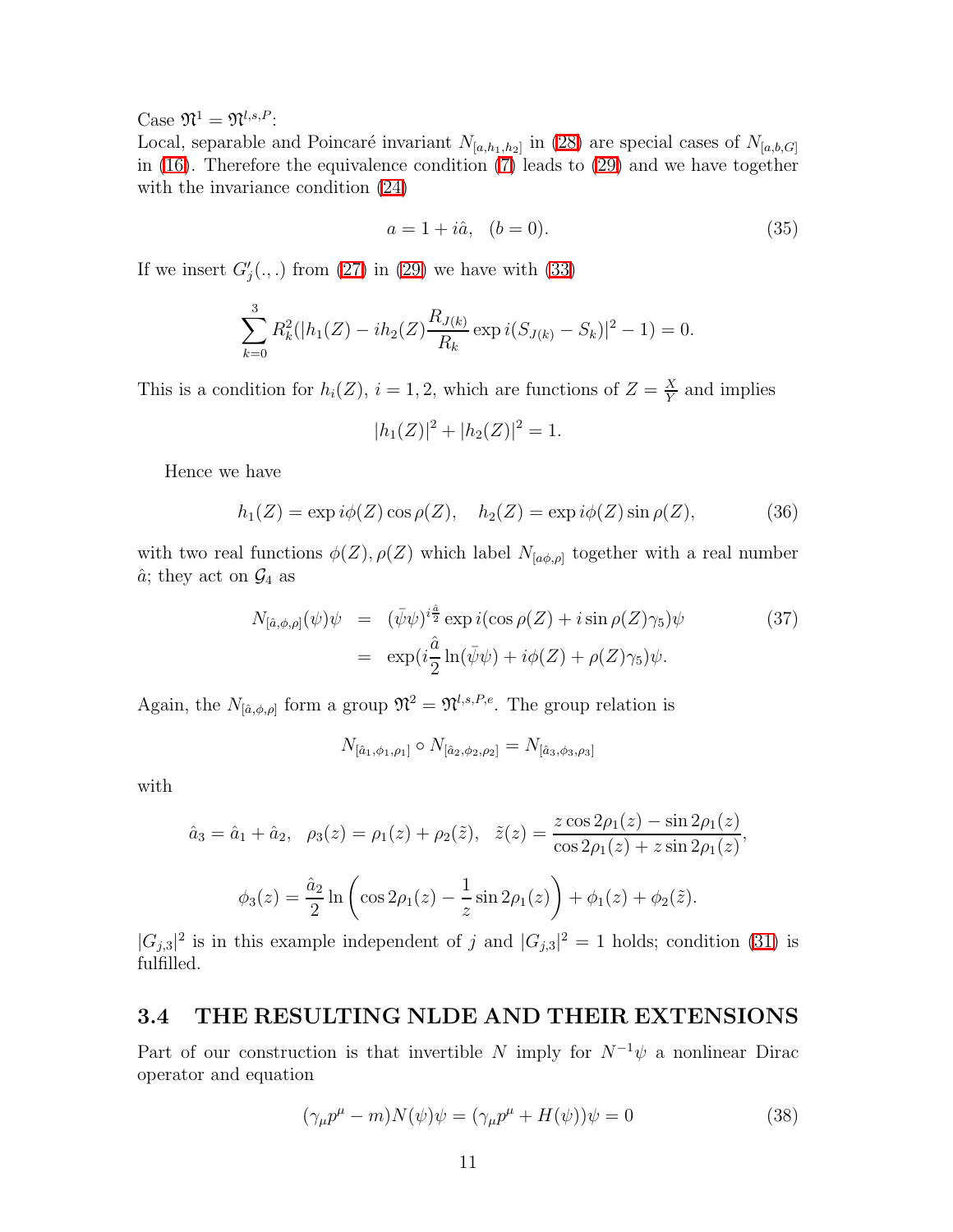with  $H(\psi)$  as nonlinear term depending on m and the labels of N. We calculate the NLDE for  $N \in \mathfrak{N}^1, \mathfrak{N}^2$ .

In case of  $N \in \mathfrak{N}^1$  we find for  $H_1$   $\left(\frac{dh_i(Z)}{dZ} = h'_i(Z)\right)$ ,  $i = 1, 2$ ) from [\(28\)](#page-8-4)

<span id="page-11-1"></span>
$$
H_1(X,Y) = (\gamma_\mu p^\mu X) \frac{a-1}{2X} + (\gamma_\mu p^\mu Z) \frac{h_1(Z)h_1'(Z) + h_2(Z)h_2'(Z) + (h_1(Z)h_2'(Z) - h_1'(Z)h_2(Z))\gamma_5}{h_1(Z)^2 + h_2(Z)^2} + m \frac{h_1(Z)^2 - h_2(Z)^2 + 2h_1(Z)h_2(Z)\gamma_5}{h_1(Z)^2 + h_2(Z)^2}.
$$
(39)

This is a family  $\mathcal{F}_1$  of Poincaré invariant NLDE which respect the separability condition.

<span id="page-11-0"></span>For the interesting subfamily  $\mathcal{F}_2 \subset \mathcal{F}_1$  which describes in addition physically equivalent systems we find with  $h_i(X)$  in [\(36\)](#page-10-0) and with [\(35\)](#page-10-1)

$$
H_2(X,Y) = (\gamma_\mu p^\mu X) i \frac{\hat{a}}{2X} + (\gamma_\mu p^\mu Z) \cdot (i \phi'(Z) + \rho'(Z) \gamma_5) - m \exp 2\rho(Z) \gamma_5. \tag{40}
$$

 $\mathcal{F}_2$  is invariant under  $\mathfrak{N}^2$ , i.e. if one calculates  $\mathbb{D}_{D}^{N_1} \circ N_2$ ,  $N_{1,2} \in \mathfrak{N}^2$  one gets a nonlinear term of the form [\(40\)](#page-11-0).

The structure in  $(39)$ ,  $(40)$  stems from the general form of local, Poincaré invariant N in [\(21\)](#page-7-0). The operator  $\gamma_\mu p^\mu$  acts on the invariants X, Z and the coefficient functions have a scalar and pseudoscalar part. Solutions  $\psi'$  for  $\mathcal{F}_1$  are available from solutions  $\psi$  of  $\mathbb{D}_S \psi = 0$  through  $\psi' = N^{-1} \psi$ ,  $N \in \mathfrak{N}^1$  or  $\mathfrak{N}^2$ . By construction, the family  $\mathcal{F}_2$ describes equivalent systems .

To get 'new' systems we use the method explained in Section 2, step 5. We generalize  $H_2(X, Y)$  with real functions  $g(X), k(Z), l(Z), n(Z)$  to

$$
H_{2,ex}(X,Y) = (\gamma_{\mu}p^{\mu}X)ig(X)
$$
  
 
$$
+(\gamma_{\mu}p^{\mu}Z)\cdot(ik(Z) + l(Z)\gamma_5)) - m \exp 2n(Z)\gamma_5.
$$
 (41)

<span id="page-11-2"></span>The resulting 'extended' family  $\mathcal{F}_2^{ex}$  is local and Poincaré invariant; furthermore it is not equivalent to  $\mathcal{F}_0$  but it has a 'similar' structure.  $\mathcal{F}_2$  is a subfamily of  $\mathcal{F}_2^{ex}$  with

$$
k(Z) = \phi'(Z), \quad l(Z) = \rho'(Z), \quad n(Z) = 2\rho(Z). \tag{42}
$$

To obtain solutions of [\(41\)](#page-11-2) the above mentioned technique could be useful. Because  $\mathcal{F}_2$  is constructed from  $\mathfrak{N}^2$ , i.e. from a family of nonlinear gauge functions (cf. Section 2, step 5),  $\mathcal{F}_2^{ex}$  is denoted as gauge extension of  $\mathcal{F}_0$ .

### 4 CONCLUDING REMARKS

We derived from physically reasonable 'principles' a family  $\mathcal{F}_2^{ex}$  of NLDE for oneparticle systems which is a 'mild' (gauge) extension of the family  $\mathcal{F}_2$  which describes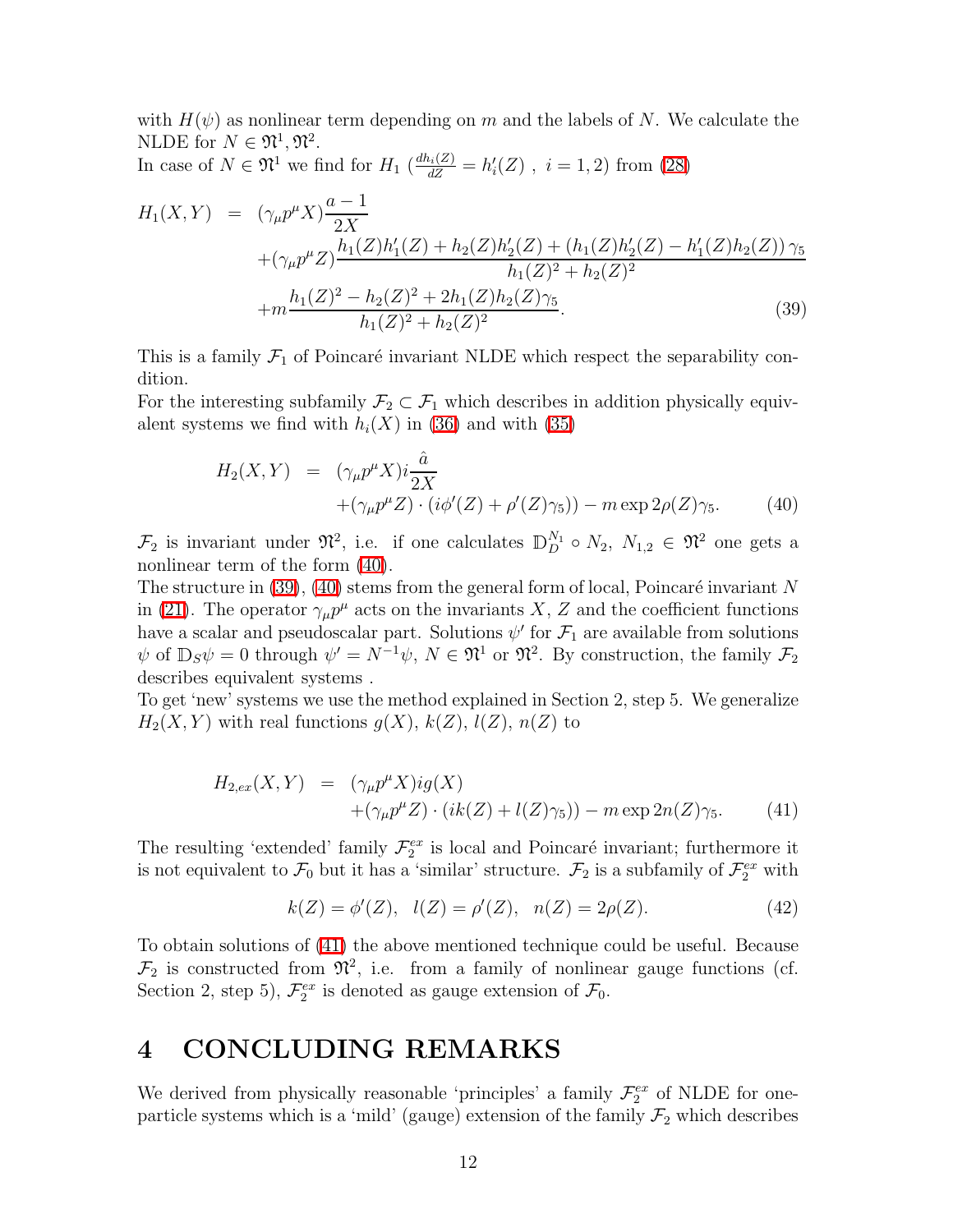the linear Dirac family  $\mathcal{F}_0$  through a nonlinear Dirac operator. With 'mild' we understand that the deviation of  $\mathcal{F}_2^{ex}$  from  $\mathcal{F}_2$  or the effect of a nonlinearity  $H_{2,ex}$ compared to  $H_2$  is 'very small'; this assumes that we work in a region in which very small nonlinear corrections behave well and that some information is known on a solution variety of  $\mathcal{F}_2^{ex}$ .

Concerning the physical relevance of a family of NLDE we mention the following arguments:

1. Because of the successes of the (linear) formulation and interpretation of quantum theory and the fact that a linear framework does not allow nonlinear evolution of one particle systems like  $\mathcal{F}_2^{ex}$  one has to develop a new framework together with an interpretation if one wants to incorporate such evolutions. Furthermore one has to show that nonlinearities yields experimental effects which are measurable through precision experiments. We have no corresponding results for a nonlinear Dirac theory (and a connected quantum field theory). However we showed, using parts of the linear framework and interpretations - denoted as 'first principles' - that one can construct physically equivalent NLDE which yield after gauge-extensions a family of physically motivated one particle NLDE.

For the generalisation  $\mathcal{F}_2^{ex}$  to *n*-particle systems one has to extend the evolution operator, which is defined only on product states, to a dense set in  $\mathcal{H}_{D}^{2}$ (operator-extension). In the nonrelativistic case such a method is known [\[11\]](#page-13-5).

- 2. A reasonable attempt to develop a framework for a nonlinear quantum theory should start with the dynamic of the system, i.e. with a physical justification of a nonlinearity, e.g. from 'first principles' or from geometrical properties [\[5\]](#page-13-2), [\[6\]](#page-13-8), [\[7\]](#page-13-4), [\[8\]](#page-13-3). Such a framework depends on the structure of the nonlinearity. Therefore some information on a method to derive a NLDE with a special class of nonlinear terms like  $H_2$  could be useful.
- 3. We mentioned in section 1 some recent interest in nonrelativistic nonlinear quantum mechanical evolutions equations, e.g. nonlinear one-particle Schrödinger equation (NLSE). It would be interesting to see whether NLSE appear as nonrelativistic limits from a NLDE, as it is the case for linear Schrödinger and Dirac equations. One can realise the nonrelativistic case with the program from section 1; take a Hilbert space of scalar functions, the (nonrelativistic) utility function [\(5\)](#page-3-1) and use the central extension of the inhomogeneous Galilei group (with time translations) instead of the Poincaré group as space-time invariance. The result is known (see [\[6\]](#page-13-8), section 4); the nonlinear terms depend on second order terms  $\partial_k^2 \varphi$ ,  $\partial_k \varphi \partial_l \varphi$ ,  $k, l = 1, 2, 3$  because the Schrödinger equation is of second order. The usual procedure to derive a nonrelativistic limit of the Dirac equation leads to the Pauli equation (or the Schrödinger equation for vanishing electromagnetic potentials). If one tries an analogous procedure for the NLDE family  $\mathcal{F}_2^{ex}$ , second order terms in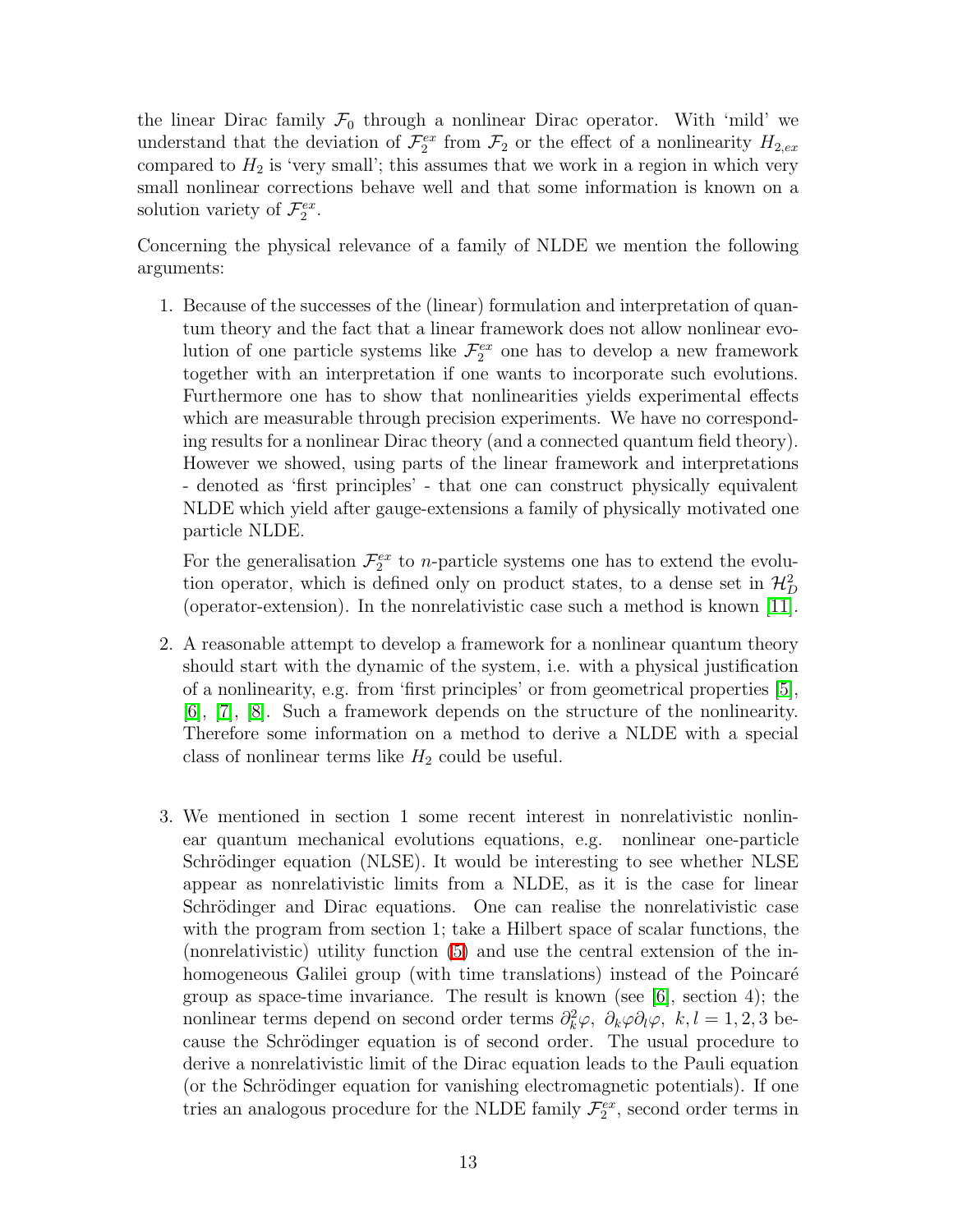$\psi, \bar{\psi}$  are absent. Hence for a NLDE with a nonrelativistic limit given through a NLSE of the type given in  $[5]$  -  $[8]$  one should use a nonlinear transformation N which depends also on derivatives of  $\psi$ . Such transformations were discussed in the nonrelativistic case in [\[21\]](#page-14-5).

#### Acknowledgements

We are very grateful to Dr. Olena Roman for a compilation of some results in a first version of this paper and to Prof. A.G. Nikitin, Dr. Rainer Matthes and Alois Kopp for discussions and help.

### <span id="page-13-0"></span>References

- [1] I. Bialynicki-Birula and J. Mycielski, Ann.Phys. 100, 62 (1976).
- [2] S. Weinberg, Phys. Rev. Lett. 62, 485 (1989); Ann. Phys. 194, 336 (1989).
- <span id="page-13-1"></span>[3] R. Haag and U. Bannier, Comm. Math. Phys. 60, 1 (1978).
- <span id="page-13-2"></span>[4] T. W. B. Kibble, Comm. Math. Phys. 64, 73 (1978).
- <span id="page-13-8"></span>[5] H.-D. Doebner and G. A. Goldin, Phys. Lett. A 162, 397-401 (1992).
- <span id="page-13-4"></span>[6] H.-D. Doebner and G. A. Goldin, J. Phys. A 27, 1771 (1994).
- <span id="page-13-3"></span>[7] H.-D. Doebner and G. A. Goldin, Phys. Rev. A 54, 3764 (1996)
- [8] H.-D. Doebner, G. A. Goldin and P. Nattermann, J. Math. Phys. 40, 49 (1996).
- [9] N. Gisin, Phys. Lett. A 143, 1 (1990); N. Gisin, "Relevant and irrelevant nonlinear Schrödinger equations", in Nonlinear, Deformed and Irreversible Quantum Systems, edited by H.-D. Doebner, V. K. Dobrev and P. Nattermann (World Scientific, 1995).
- <span id="page-13-5"></span>[10] M. Czachor, Phys. Lett. A **225**, 1 (1997).
- <span id="page-13-6"></span>[11] J. Polchinski, Phys. Rev. Lett. 66, 397 (1991).
- [12] H.-D. Doebner and G. A. Goldin, "Nonlinear Extensions of Quantum Mechanics: Remarks and Recent Results", in Proceedings of Group 24 Physical and Mathematical Aspects of Symmetries, IOP Conference Series, 2003.
- <span id="page-13-7"></span>[13] M. Czachor and H.-D. Doebner, Phys. Lett. A 301, 139 (2002)
- [14] A. Shimony, Phys. Rev. A **20**, 394 (1979).
- [15] C. G. Shull, D. K. Atwood, J. Arthur and M. A. Horne, Phys. Rev. Lett. 44, 765 (1980).